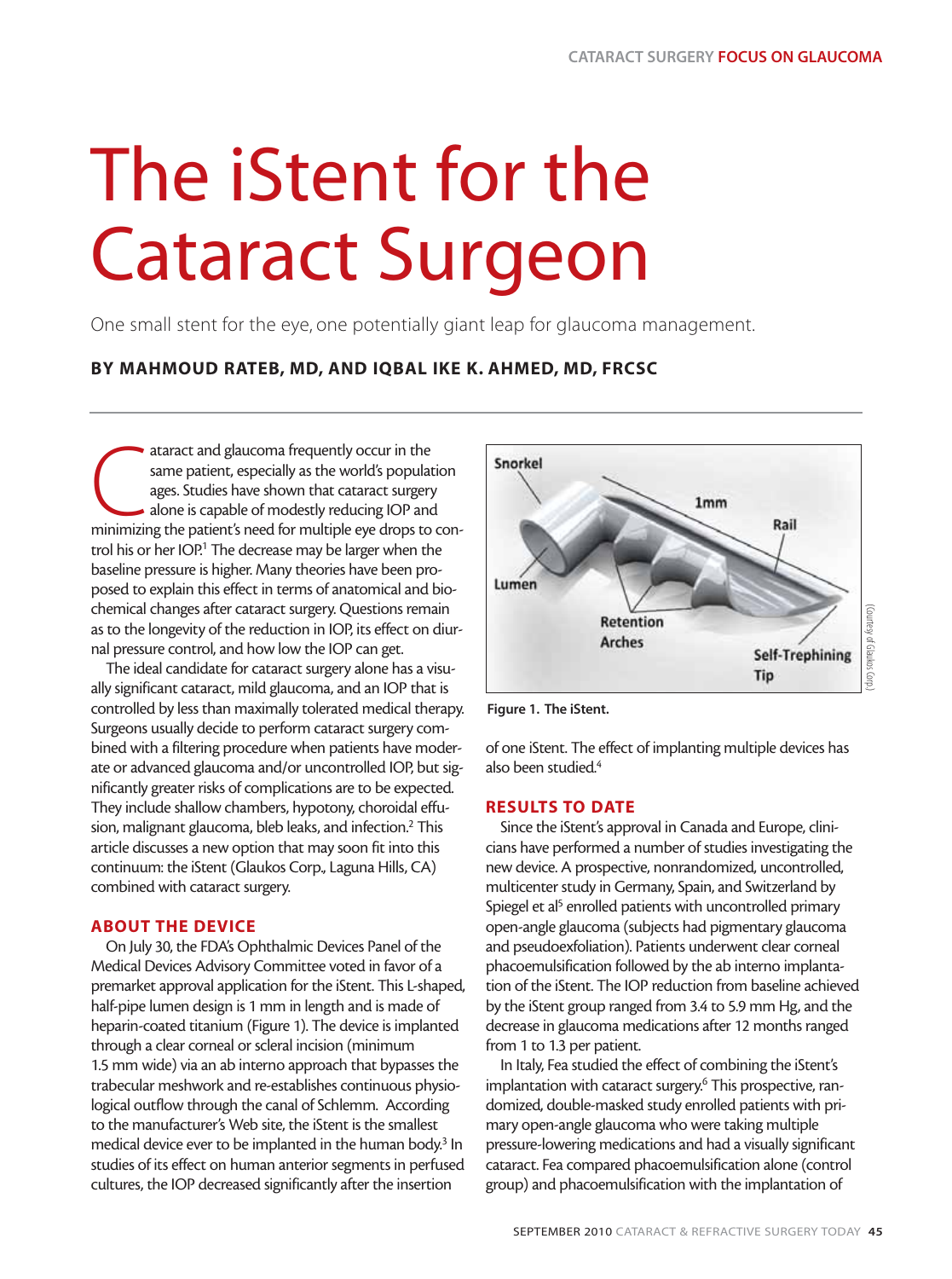the iStent. Fifteen months postoperatively, the mean IOP in the combined group was 14.8 ±1.2 mm Hg (from a baseline of 17.9 ±2.9 mm Hg), which was statistically significantly lower than the IOP in the control group (15.7  $\pm$ 1.1 mm Hg, from a baseline of 17.3 ±3 mm Hg). Moreover, after a washout of ocular hypotensive agents



**Figure 2. Imaging with the RetCam (Clarity Medical Systems, Inc., Pleasanton, CA) shows iStents implanted in the trabecular meshwork: single and multiple devices.**

for 1 month (16 months after surgery), the mean IOP in the combined group was 16.6  $\pm$ 3.1 mm Hg, which was statistically significantly lower than the mean IOP of 19.2  $\pm$ 3.5 mm Hg in the control group. Fea found that, after surgery, both groups used fewer medications, but after 15 months, 24% of patients in the control group were free of drops compared with 67% in the combined group. Another study has supported the longevity of the effect of the stent and reported a mean IOP reduction from the medicated baseline of 5.1  $\pm$ 4.2 mm Hg at 24 months.<sup>7</sup>

Our Canadian study supports previous results. Furthermore, in 61 patients (30 with two stents and 31 with three stents), we have found that implanting more than one iStent (typically, 2 clock hours apart, ideally in an area of significant collector channels noted by a reflux of blood in Schlemm's canal) further reduces the IOP (mean IOP was 13.9 mm Hg with two devices and 14.1 mm Hg with three devices 12 months after surgery). Moreover, the implantation of three stents combined with phacoemulsification showed stricter control over IOP-lowering medications postoperatively: 93% of patients were free of drops 12 months after surgery.<sup>8</sup>

All of the investigators mentioned agree about the iStent's safety.<sup>6-8</sup> In these studies, there were no adverse effects or recorded cases of hypotony, a shallow chamber, or a choroidal effusion—complications commonly encountered when conventional glaucoma procedures are combined with cataract surgery. We have not found migration or movement of the device to be a problem, but some patients with narrow angles and a plateau iris configuration are at risk for the development of peripheral anterior synechiae to the device. Fortunately, this complication is rare and can be successfully treated with a laser. Nevertheless, we currently recommend caution when implanting the iStent in eyes with narrow angles and a plateau iris configuration.7

#### **SUITABLE CANDIDATES**

The iStent is indicated for use in conjunction with cataract surgery for the reduction of IOP in patients with mild-to-moderate open-angle glaucoma. We usually define *mild-to-moderate open-angle glaucoma* as a visual field score with a mean deviation of better than -12 dB, but this should be tailored to the individual patient. Regarding IOP-related indications, the pressure may be controlled, but the physician and patient may desire to reduce the number of or eliminate medications. Alternatively, the IOP may be borderline or uncontrolled on the current medical regimen, so the goal is to lower the IOP and possibly reduce the patient's use of medication.

Patients with pseudoexfoliation and pigmentary dispersion syndrome have reportedly achieved good results with the iStent. Gonioscopy is very important in this population to avoid implanting the device in eyes with narrow angles (Shaffer grade 2 or less).

Patients with advanced glaucoma and uncontrolled IOP are not appropriate candidates for the iStent. Surgeons should consider more aggressive procedures.

#### **ADVICE ON IMPLANTATION**

The iStent's implantation requires some technical abilities, but the average cataract surgeon who is familiar with gonioscopy and identifying angle structures should face a relatively modest learning curve. For the first few implantations, we suggest choosing a patient whose eye has some trabecular pigmentation to assist with the identification of landmarks.

The iStent comes preloaded in a single-use sterile inserter and is implanted at the end of the cataract case through the same corneal incision. A gonioprism and slight tilting of the microscope and the patient's head permit visualization. With the help of an ophthalmic viscosurgical device in the anterior chamber, the stent can be inserted upon identification of the trabecular meshwork—akin to inserting an IV line (Figure 2). Surgical trauma is minimal.

In the Canadian study of the device, investigators who had not previously implanted the iStent were able to do so successfully on their first attempts. The orientation of the microscope was usually the main challenge, but virtually all surgeons mastered the technique by the second implantation.